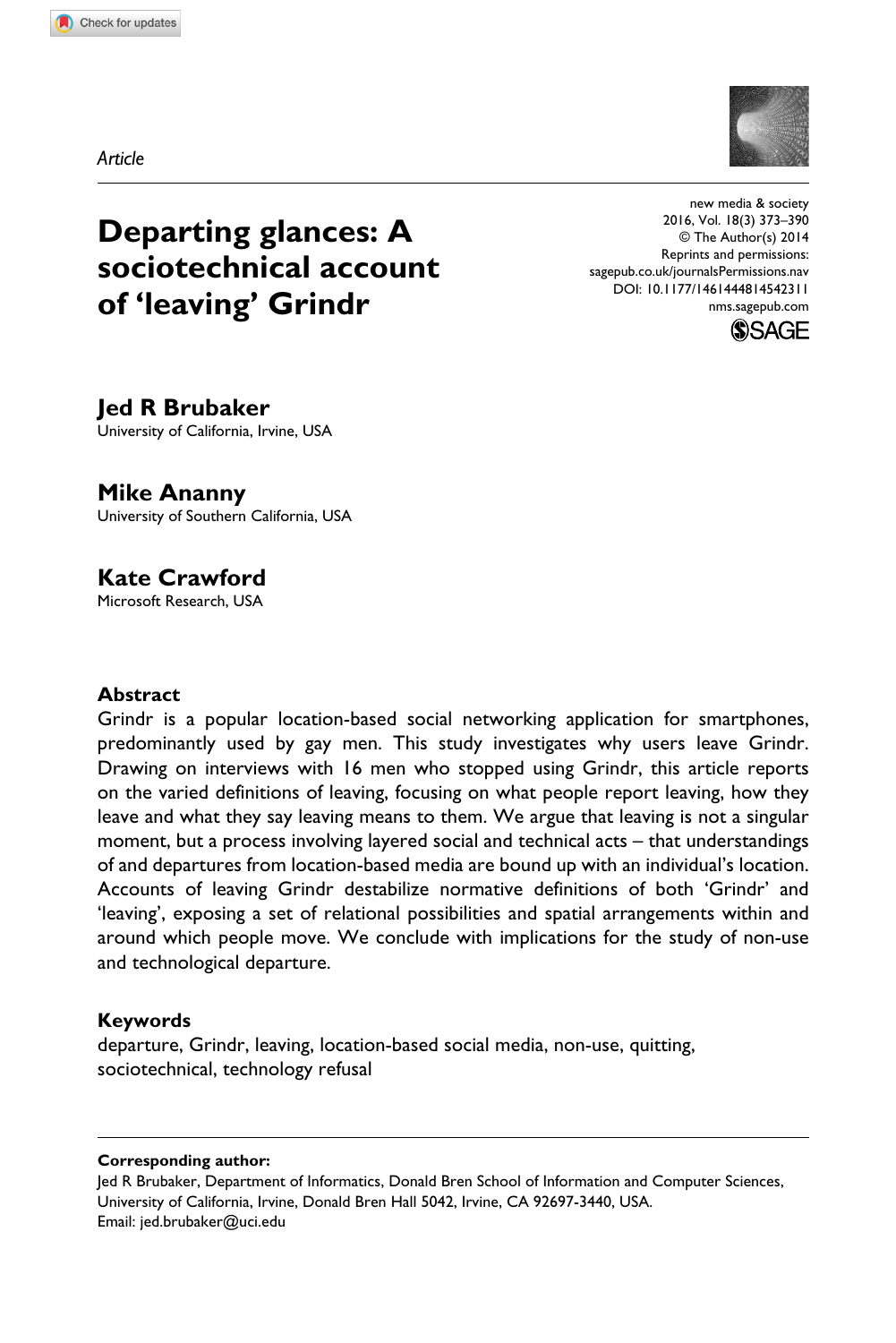#### **Introduction**

Leaving a service or technology may seem like a straightforward process. Accounts can be closed and applications can be uninstalled. But who leaves, how and why they leave are understudied and poorly understood sociotechnical questions. People who leave are difficult for researchers to find and leaving can manifest itself in multiple ways (from active refusal to implicit non-use). People's reasons for leaving can be as varied as their rationales for adoption. While a number of empirical cases have documented departures from specific technologies or systems (Baumer et al., 2013; Birnholtz, 2010; Mainwaring et al., 2004; Wyatt, 1999), rising interest in 'technology refusal' amid the widespread uptake of information and communication technologies (ICTs) such as Facebook (Marwick, 2011; Portwood-Stacer, 2013) prompts the need for an explication of leaving as a sociotechnical phenomenon.

In this article, we contribute to the literature on technology non-use by demonstrating the complexity of leaving Grindr,<sup>1</sup> a location-based social media application (app) used by gay men to see and connect with others nearby. We aim to describe how people's experiences and understandings of leaving depend on a system's social and technical dynamics. Drawing on interview data, we analyze the dynamic process individuals engage in as they negotiate social and technological aspects of use and departure. Based on the varied definitions of leaving, we argue that scholars should think critically about the limitations behind our assumptions of how users come to adopt and abandon technologies.

#### **Literature on non-use and abandonment**

Existing work on non-use and abandonment critiques a scholarly focus on technology use and users. Satchell and Dourish (2009), for example, argue that human–computer interaction researchers and designers, while interested in non-users, generally regard them as '*potential* users' (p. 9). Empirical work on technology departure is limited, but two studies are worth noting. Birnholtz's (2010) study of instant messenger (IM) adoption, use and abandonment demonstrates how shifts in users' contexts relate to their longterm use and adaptation of a communication technology. Based on interviews with individuals who had transitioned from high school to college, Birnholtz reported that IM made his participants too available to contacts from previous contexts, prompting some to leave IM altogether.

While Birnholtz did not report on the circumstances under which those who abandoned IM might return, Mainwaring et al. (2004) explored this issue in their study of 'disconnectors' – those who had abandoned various infrastructures such as mass media and bank accounts. Disconnectors rarely held absolute opinions about the infrastructure and instead valued a 'selective and reversible disconnection' (Mainwaring et al., 2004: 425). Together, these studies situate leaving within evolving relationships between users and their sociotechnical contexts, and find leaving to be a fluid and unfixed phenomenon.

We find a similarly dynamic experience, but in ways that are distinct from the existing literature on 'technology refusal' that focuses on systems with mass uptake, such as Facebook. For example, 'online suicide' or 'infocide' has received increased attention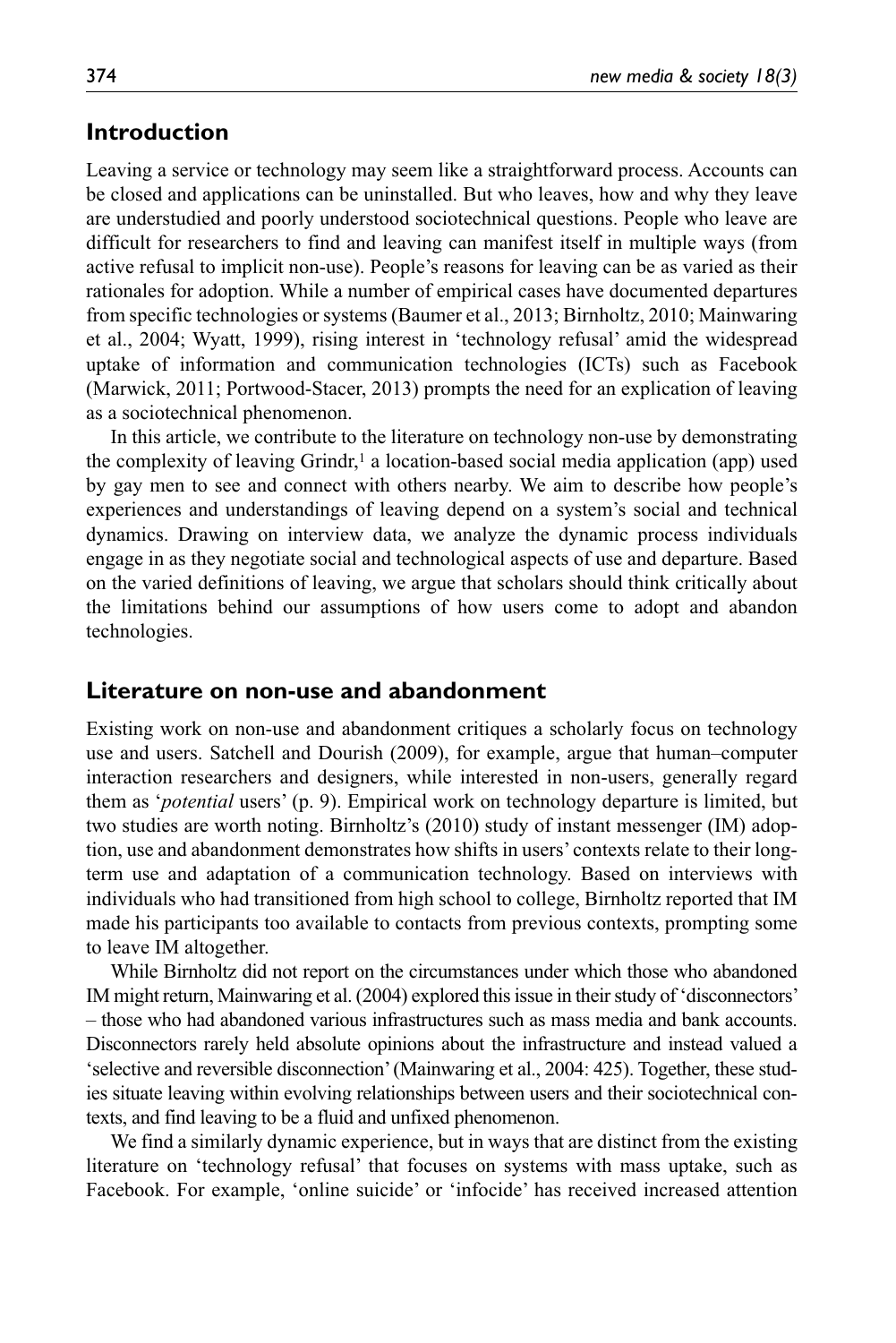(Portwood-Stacer, 2013; Reagle, n.d.), as have projects like *Suicidemachine*, a system that automates deletion of social media accounts and content (Karppi, 2011). These refusals are seen as active, often political choices of individuals who can afford the 'cost of opting out' (Marwick, 2011). In contrast, our study demonstrates non-use of a more mundane variety: 'technological departures' in which individuals use a system but subsequently, often gradually, cease to do so.

# **Research setting**

Grindr is a smartphone app used by gay men to find other nearby men for chatting, dates or sexual encounters. Grindr is an attractive service for conducting a small-scale study of leaving a location-based social media app because, in theory, it should be easy to leave. Deleting Grindr's mobile app is straightforward. The community of other users one leaves predominantly consists of unknown others, or at most represents only a subset of one's overall social network. However, in talking with individuals about leaving Grindr, we heard different stories that expose the complexity of Grindr use and departure; the simplicity of the technology elides the richer social practices and cultural understandings at play. In this section, we provide a description of Grindr and its everyday uses. We start by surveying existing research on geolocative media, followed by a description of Grindr's functionality and a brief overview of literature from communication geography to frame the relationship between geolocative media and the physical space leveraged by services like Grindr.

## *Geolocative media*

Location-based social networking applications offer new ways to see, engage with and represent those who occupy physical spaces. Early work on mobile ICTs focused on text messaging among teenagers (e.g. Grinter and Eldridge, 2003), and with the rise of geographic positioning system (GPS)-enabled smartphones, human–computer interaction researchers have produced a growing body of research on location-disclosure (e.g. Consolvo et al., 2005; Hsieh et al., 2007; Iachello and Hong, 2007). Geolocative services such as Dodgeball and Foursquare have also been studied (Humphreys, 2010; Lindqvist et al., 2011), but this research focuses on these systems' 'check-in' models or relationships to existing social networks.

In contrast, little work has considered an emerging set of geolocative services like Grindr that reveal other users, their relative locations and ostensibly enable people to meet others nearby. As Sutko and de Souza e Silva (2011) explain,

[T]he brunt of literature on mobile phones generally highlights the capacity for these technologies to reinforce the bonds among existing social ties. But we might be witnessing a social shift towards the ability for location-aware media to help build and connect with new ties. (p. 819)

Grindr's popularity, as well as the success of competitors such as *Scruff*2 and *GROWLr*, 3 may be in part due to its target demographic. These services (as with online dating and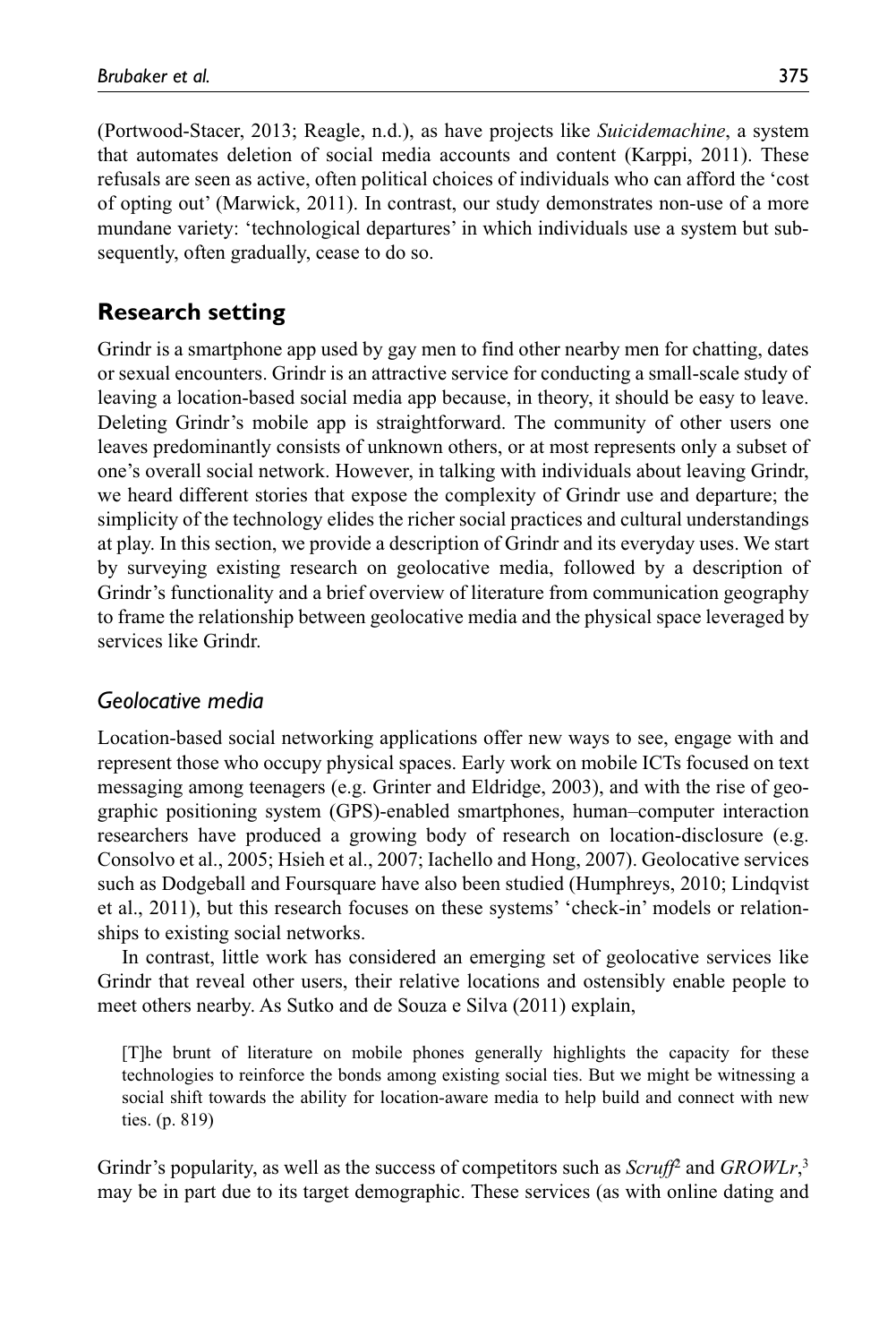

**Figure 1.** Screenshots from Grindr's iPhone app: (Left) List of profiles showing online gay men sorted by proximity. (Right) Sample user profile.

hookup sites like *ManHunt*4 and *Adam4Adam*5) echo techniques that gay men have long used to meet each other, including book and pen pal clubs, as well as travel guides that identified gay-affirmative spaces dating back to the 1940s (Meeker, 2006).

# *Design and use*

Seeing and connecting with new ties is at the core of Grindr's design. After installing and opening the application, the user is taken to the 'cascade' (Grindr, 2012b). The cascade displays profile thumbnails for the 100 users who are currently online and nearby,<sup>6</sup> ordered by proximity (see Figure 1, left). Selecting a thumbnail reveals a user's full profile (see Figure 1, right) and proximity (e.g. '522 feet away'). Profiles include a single picture, prominently displayed, along with a handful of optional information such as age, height, weight, ethnicity and the user's selection of what they are looking for, chosen from a list of system-provided options. From the profile, one can 'chat' with another user through an interface for exchanging messages, photos and location on a map. Like many mobile apps, Grindr is designed for easy adoption, giving new users almost immediate access to the profile cascade. At the time of this study, users were not required to create an account, register with a name or email address or provide a picture. Instead, after opening Grindr for the first time and agreeing to its terms of service,7 Grindr registers the user and instantly displays a visual cascade of nearby users.<sup>8</sup>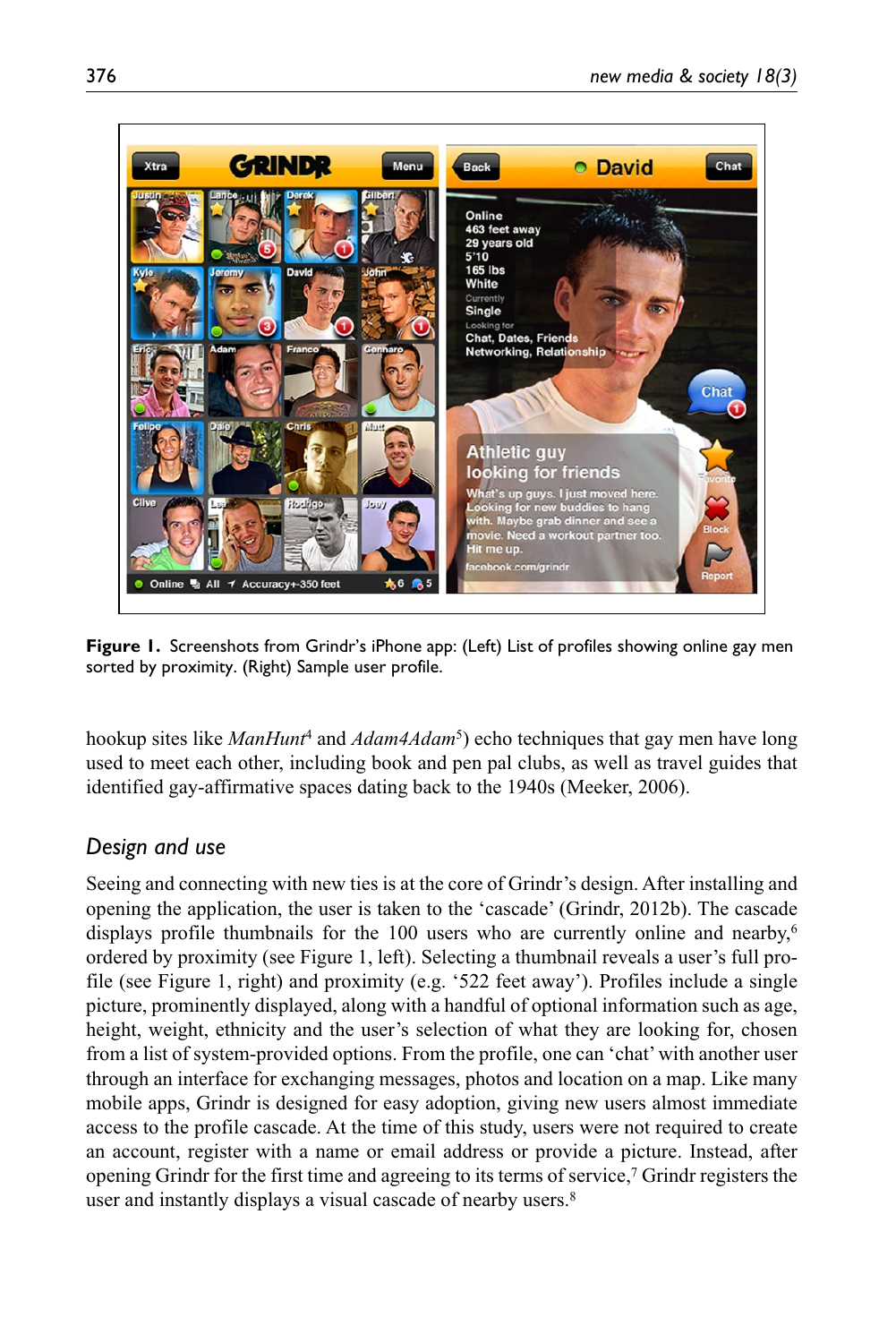Grindr's focus on profile images is an intentional design choice. In public interviews, Joel Simkhai, Grindr's founder, has claimed that 'it's one of the most important things, what does the other guy look like?' (Rosen, 2010). Visibility and representation are likewise reflected in existing scholarship on geolocative apps for gay men. Mowlabocus (2010), for example, approaches mobile technologies such as Grindr as both a form of

digital cruising and queer congregation. Tinkcom (2011), tracing Grindr through cinema, claims that 'the "visibility" of the erotic becomes here [on Grindr], in quite explicit terms, the conditions under which sexual pleasure circulates' (p. 712). Conversely, a study of Grindr use among rural gay youth found that lower population densities perpetuated a notion of 'no gays around here' (Schwartz, 2011: 15). Rather than enabling local, in-person interactions, Schwartz (2011) found that the absence of nearby users limited the ability of teenagers to 'develop a sense of local queer community and create autonomous actions to promote local queer identity work' (p. 15). These contrasting accounts of Grindr highlight different understandings of the system, and reinforce the importance of understanding contexts of use and non-use.

#### *Interactions in coded space*

Grindr's geolocative nature requires that we consider the way location and interactions are figured by the platform and experienced by its users. Communication geographers conceptualize the relationship between communication and space in a variety of ways. Tuan (1977) distinguishes between 'space' as a container for social action and 'place' as a subjective understanding of that space. Adams and Jansson (2012), likewise, provide a framework for considering when and how communication 'textures' a subjective experience of a place as opposed to 'structuring' one's interactions within a space. The distinction between space and place can help differentiate between the technological affordances of Grindr as a space and how these affordances are impacted by structural properties of a physical location. Likewise, place allows us to account for how subjective experiences of Grindr are textured by individuals' interactions and experiences of the space Grindr as an app provides.

Other theorists claim that we cannot examine space as either static in nature or a container for social action. Notably, Kitchin and Dodge (2011) argue that space is always in the process of being produced and that with the growing ubiquity of software and systems in all parts of life, space is increasingly transduced through code. The gay bar, for example, can be 'remade' by apps like Grindr that provide new ways of engaging with and producing queer space. Grindr can act as an overlay – creating another layer of interaction – while physically at the gay bar. In this way, Grindr can extend the bar experience by providing a virtual space for queer socializing. Thus, studying departure requires attending to how individuals' understandings of Grindr emerge from practices and experiences that are 'smeared across multiple sites and moments in complex and often indeterminate ways' (Mitchell, 2003: 14).

As a communication platform, Grindr users actively remake the app's space through their interactions and very presence within the system. Apps become places where users can display individual profiles and perform sexual identity to other users who are present. However, apps also provide places to visually note the *absence* of potential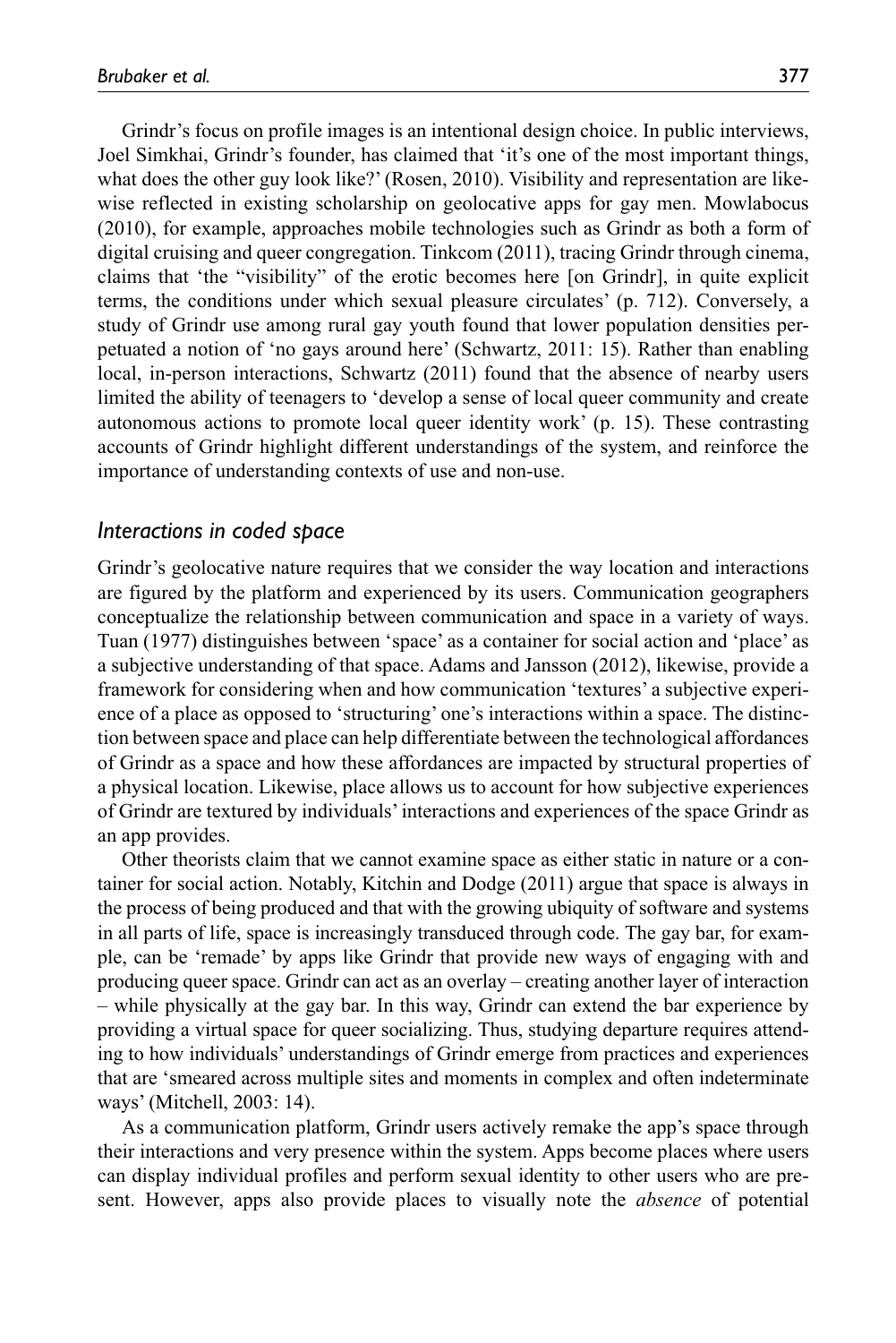connections as users see their physical isolation rendered in cascades, distances and maps. We pay particular attention to the visibility of such connections and disconnections, tracing how they appear in users' own accounts of how they adopt and leave Grindr. This study speaks to the potential complexity of leaving a platform – as technology, practice and coded space – behind. We adopt a sociotechnical orientation in order to describe how leaving involves both social actions and technical moves. We consider how individuals conceptualize Grindr, the ways in which they leave and the significance of their departures.

## **Methods and analysis**

We conducted 16 semi-structured interviews during a 2-month period in mid-2012. We recruited a convenience sample from our extended networks by posting recruitment messages on social media (Facebook and Twitter) and to lesbian, gay, bisexual, transgender and queer (LGBTQ) email lists maintained by the authors' affiliated organizations and via snowball sampling. In order to avoid in-group biases, participants known by the interviewer were excluded from participation. The aim of our recruitment was to collect diverse perspectives about how and why participants left Grindr. As such, our findings focus on surfacing and describing aspects of leaving, rather than on providing generalizable results about Grindr or its broader use.

Participants ranged in age from 27 to 43years (mean of 31.2). Seven participants identified as single, with the remainder indicating some type of relationship (selfdescribed as dating, having a boyfriend, monogamously partnered/married or nonmonogamously partnered/married). The size of this study does not allow us to account for differences in practices of leaving by younger or older individuals. Likewise, our participants predominately identified as Caucasian (10), followed by Latino/Hispanic (4), Asian American (1) and mixed race (1). None of our participants were African American.

Acknowledging the differences between urban and rural gay technology use (Gray, 2009), specifically with location-aware technology (Schwartz, 2011), we restricted our study to individuals using Grindr in urban settings. Participants were located in Boston, Los Angeles, New York City, Washington DC, San Francisco, Las Vegas, Seattle, Minneapolis, Ottawa and San Juan, Puerto Rico.

Our recruitment materials solicited participants who had 'left' Grindr within the last 18months. In our attempt to explicate leaving, this term was left intentionally openended, letting potential participants interpret leaving for themselves. Interview questions were semi-structured and designed to evoke stories, letting participants guide the discussion toward topics that most interested them. Interviews started with the question 'Why did you leave?' to prompt participants to describe their departure. This was followed by questions about how they started using Grindr and what their typical use was before leaving. Interviews lasted between 30 and 90minutes, and were conducted in-person, via phone and video chat.

We performed inductive analyses of interview data using a grounded theory approach (Glaser and Strauss, 1967). Using open coding techniques (Corbin and Strauss, 2008), we labelled participants' reports of why they left Grindr and organized these codes into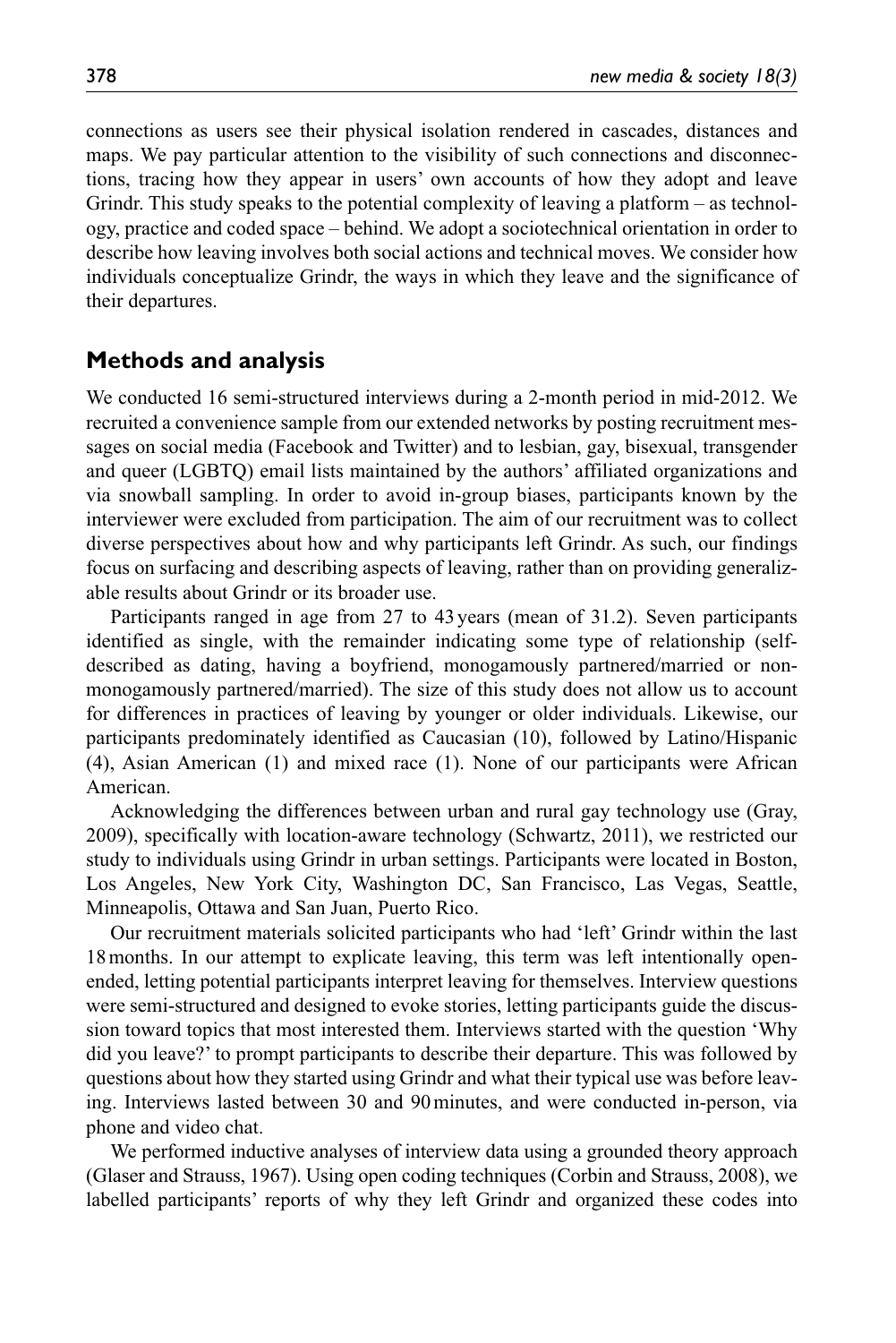preliminary categories that were then used to code the data. Categories were refined using the constant comparison method that 'combines inductive category coding with a simultaneous comparison of all social incidents observed' (Goetz and LeCompte, 1981: 58). Finally, the coded data were organized around three questions: 'What do people think they are leaving?', 'How are they leaving?' and 'What is the significance of leaving?'

#### **What do people think they are leaving?**

Rather than assuming that we knew *what* participants had left, we allowed interviewees to describe Grindr for themselves, using their characterizations and experiences to help us understand what it was they thought they had left. We discovered four interrelated themes in what users said they were leaving: a time-consuming application; a set of behaviours; interpersonal interactions and expectations; and a medium, aspects of which some participants found concerning or objectionable.

The most common statement was that Grindr had been a 'waste of time', with two sub-themes emerging: first, Grindr was seen as a distraction that interfered with other activities such as office work, and second, Grindr failed to help participants meet the 'right kind of person'.

Grindr's messaging system is similar to text messaging, and is often used while focusing on other tasks. Participants frequently shared realizations about the amount of time they were spending on Grindr and how Grindr distracted them from other activities. Matteo, a graduate student in the Boston area, described keeping Grindr open during study sessions at the library, habitually taking breaks when the latest message arrived. Messaging, however, can be laborious, and conversations can stretch over long periods of time. In Carter's words, 'Having a four sentence conversation … it's easy to lose an hour and a half doing that'. These drawn out conversations continued for participants as they moved between different contexts such as home and the office. Participants specifically shared anxieties about the impropriety of being caught 'Grindring' at work.

Unlike text messaging, Grindr conversations are most often with unknown people. This leaves individuals to balance priorities such as studying, working and socializing with friends against engaging with unknown others. The long durations and unpredictable nature of Grindr conversations led participants to say that Grindr was ineffective, or just the wrong tool for them personally. Although many used Grindr to find dates or a relationship, participants generally felt that Grindr was a tool for facilitating casual sex. Drew, for example, had occasionally used the application for casual sex, but was frustrated with the inability to establish 'meaningful connections' with other users.

Even among those whose objective was to find sex partners, such as Elliot, discovering a good match on Grindr was 'sort of like finding a needle in a haystack'. A selfdescribed 'bear',9 Elliot was attracted to many of the slender men he saw on Grindr, but found that they were often uninterested in him. He left Grindr after having more success on competing applications like GROWLr, a similar app targeted at bears. The slender men on GROWLr, Elliot explained, were there because they were interested in men like him. Elliot's switch demonstrates how geolocative services are not only about categorizing others (finding the 'right kind of person') but also about categorizing and situating *yourself* in spaces where others can find you.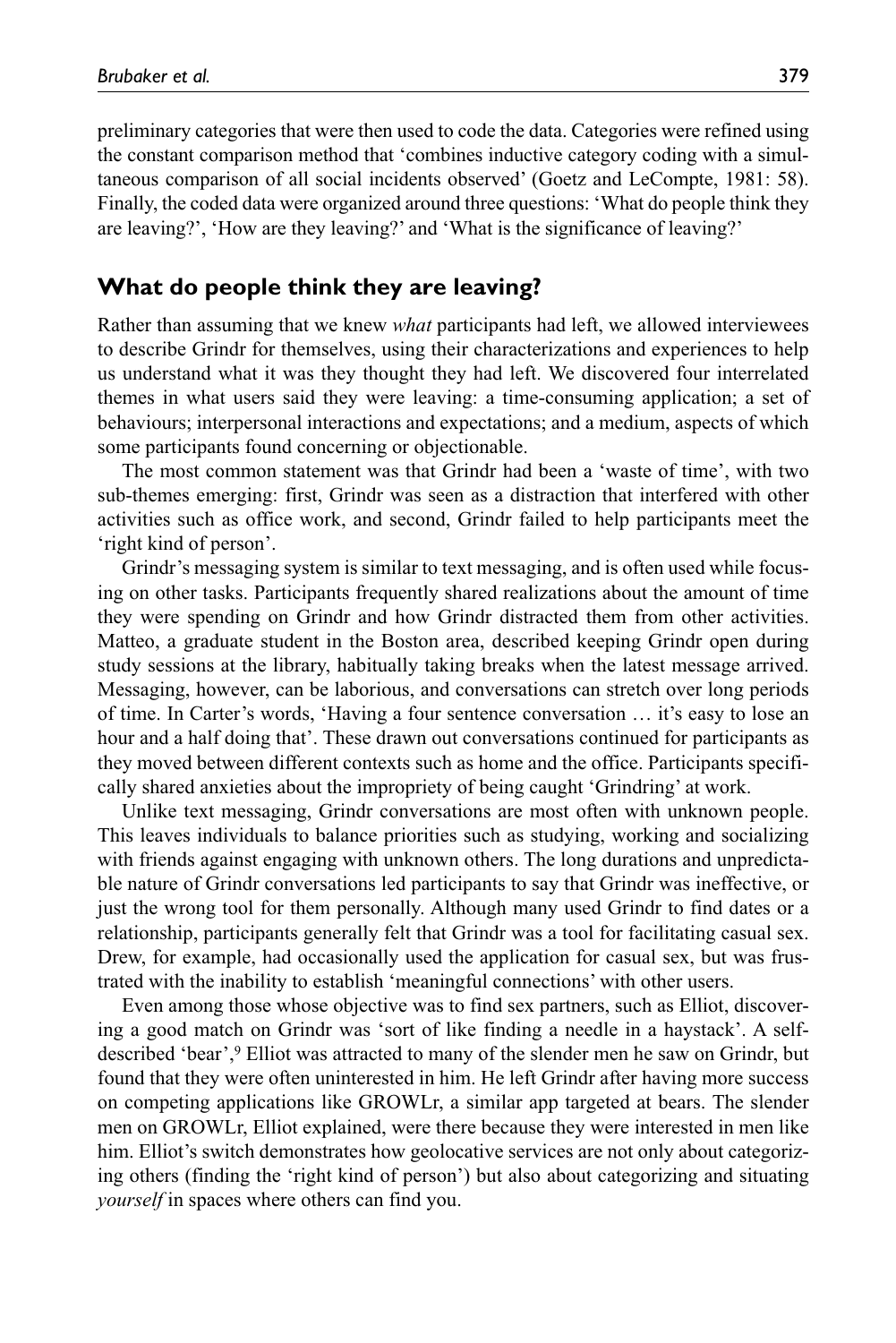Even when connections do occur, they may not be ideal. When David, who described himself as being in an open marriage and looking for more than casual sex, was asked what he left, he answered, 'Access to a bunch of twinks that … are only looking to really fuck, which is very low on the scale of things lost'. Likewise, in certain locations or after using Grindr for some period, participants described recognizing most users on the cascade. 'You know half the people on Grindr anyway', Matteo explained. Matteo described a local gay community that was socially and geographically tight-knit, resulting in a cascade that only showed familiar profiles.

Given participants' expectations and hopes that Grindr would help them connect to new people, participants described a loss of 'potential' by leaving Grindr. Matteo explained this well: 'I left potential, but I don't have a lot of faith that that potential was going to come to a lot of fruition anyway, so I'm perfectly fine with having left'.

Finally, former users objected to how Grindr presents profile information and objectifies gay men. While this was not stated as the primary reason for leaving, one participant referred to Grindr as 'a catalog of men'. James described Grindr as 'dehumanizing' and 'flesh-focused', explaining, 'I've never had a problem turning myself into a piece of flesh ... But I think to formalize that and turn it into the kind of the arena that Grindr turns it into … it makes actual intimacy that much harder'. Adam agreed, arguing that apps like Grindr undermine the creation of fulfilling relationships by promoting 'a gay culture in which we look and always keep looking, because the next best thing is right around the corner'. Statements like these were not universal, but mirror those in Hillis' (2009) study of gay men and webcams. Hillis argues that even as webcam sites fetishize users in ways they find disconcerting, this fetishization is voluntary. The resulting tension, he suggests, may result in users who are willing to be fetishized only for a limited amount of time before they quit.

People offered diverse and contradictory accounts of what they left in Grindr, but their departures always centred on the app not serving their particular objectives. Participants' descriptions of *what* they left offer evidence of what they thought Grindr was – what they wanted and expected it to be. Such accounts let us see that participants were leaving not only an app, but a set of ideals and relationships, both real and imagined.

## **How are people leaving?**

When participants were asked *how* they left Grindr, many (but not all) reported that they simply deleted the app from their phone. When pressed for specifics, participants reported a variety of technical and social practices in how they left, what preparations they made and their expectations of return. This suggests some people understand 'leaving' in different and ambiguous ways. In participants' descriptions of departure, one key friction involved the distinction between app, profile and user account. Few participants reported that they deleted their account. Some reported looking for ways to delete it, but were unable to determine how. As a workaround, many users anonymized their profiles, for example, by changing their photograph.10 A number of participants reported believing that removing the app from their device would also delete their Grindr account and any associated data, although this is not how the system is designed.11 Grindr leaves multiple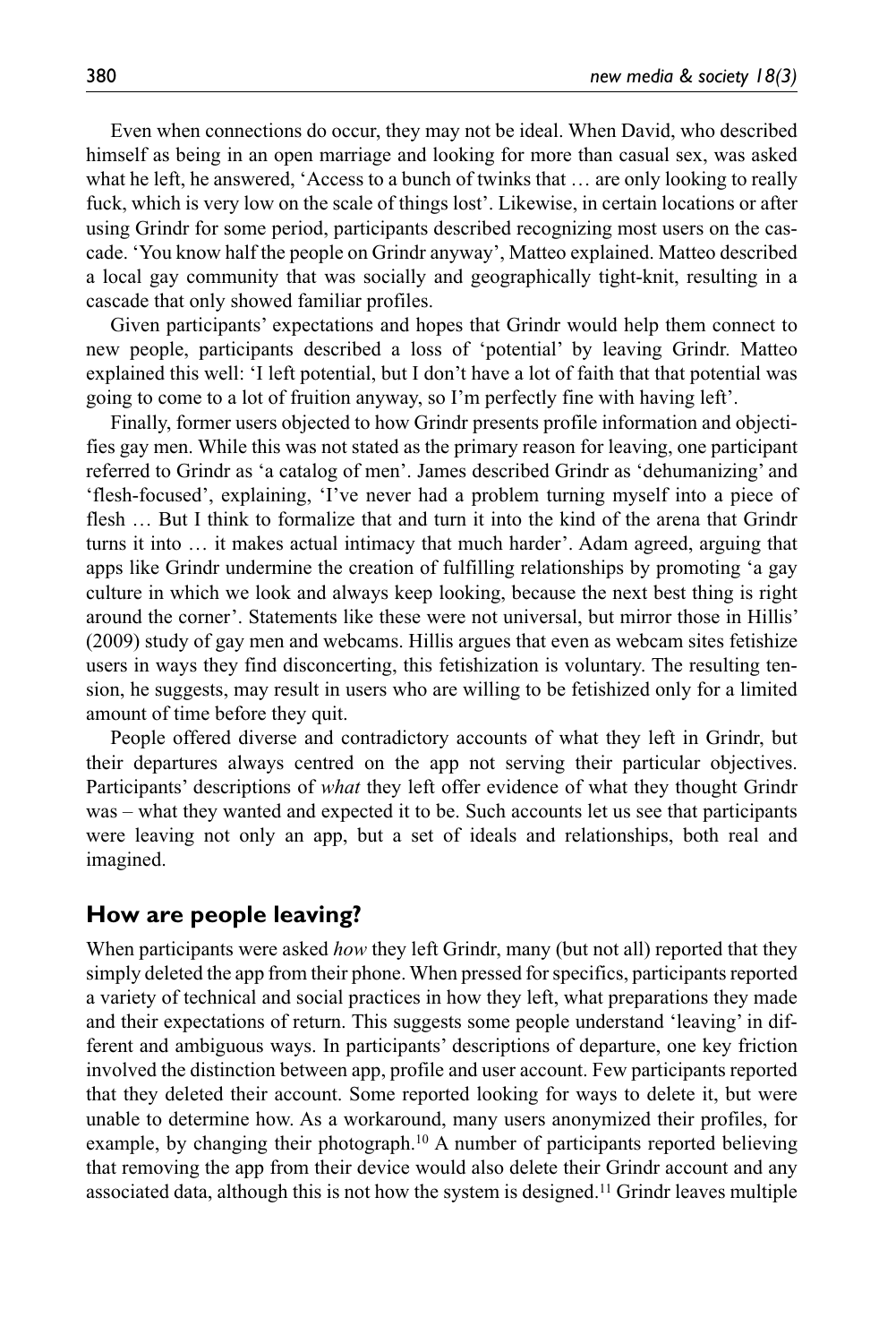traces that surprised some participants. For example, Elliot reported that he had anonymized his profile and deleted his account prior to deleting Grindr, but was dismayed when, despite these efforts, he found a backup copy of the app stored in iTunes on his computer.

This raises questions around how users understand and define departure. For most, leaving technologically meant removing the app from their mobile device. But the distinctions among app, profile and account were often unclear and made it difficult for them to pinpoint the moment of departure or be sure that they had succeeded. Matteo, for example, only realized that his account was still active when a friend he had met on Grindr held an iPad to his camera during a Skype call to remark on their chat history. Matteo then described reinstalling the app in order to anonymize his profile.

Participants thus described a range of *technical* acts: deleting the app, anonymizing their profiles and attempting to close their accounts. Some acknowledged the futility of a complete departure, given the unavoidable trails of data they had left behind. Meanwhile, the *social* aspects of leaving included forfeiting access to other users, a means of meeting others and exiting a broader Grindr culture. For some, departure included leaving a version of themselves after self-realizations such as those experienced by Drew and Matteo.

Leaving was rarely a singular moment or action. Participants described gradual shifts in social circumstances rather than any specific causes. They often had only a rough sense of when they had stopped using Grindr (e.g. 'last summer'). Indeed, for many 'leaving' did not involve any distinct act at all:

There's no active departure, I guess … You do have an account on Grindr but I've never investigated how to close it. It's funny. I consider things like websites to be more official in that when you're not using them you close down your membership. But an app … we get them, we use them for little while, and we don't use them anymore … (James)

For many, then, leaving is an attenuated process with both technical and social attributes. Indeed, several participants still had the application installed and some, like James, described leaving as disuse. Despite having left, he admitted delight in occasionally sharing Grindr with 'straight people during dinner parties who are incredulous that such a thing exists'. Conversely, David's departure was unintentional and unnoticed. Having switched mobile devices several months ago, it was only upon seeing our recruitment materials that he realized he had never installed Grindr on his new phone. For him, 'leaving' was more like 'forgetting', not a single moment of rejection but gradual neglect concretized by switching devices.

These stories demonstrate varied definitions and criteria for leaving. 'Leaving' describes a relationship to an individual's goals and expectations for the app more than its deletion or the running of its code. Nowhere was this more evident than in Jose's description of leaving Grindr despite regularly spending time with it. After meeting a couple of other Grindr users in person, Jose left Grindr because it was connecting him with 'people I would have never interacted with otherwise'. However, he still regularly logs on to view nearby profiles and occasionally chats. Asked to define 'leaving', Jose said, 'I think for me "leaving Grindr" means not meeting people *off* of Grindr'. Jose's interview marks distinctions between using Grindr for viewing profiles, interacting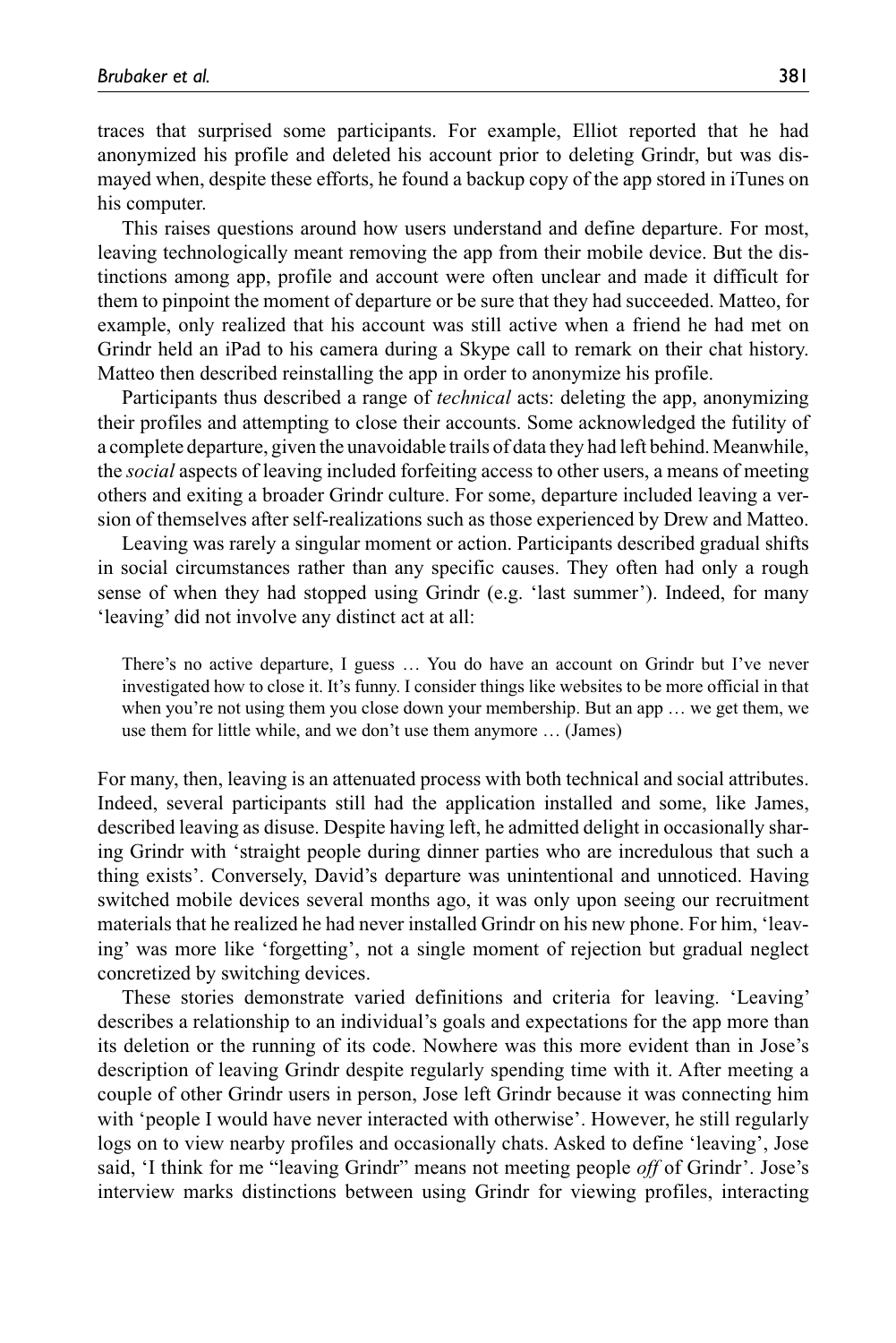with these people online and meeting in person. Goals and expectations can centre on the app's ability to facilitate offline experiences from online interactions, but expectations can be limited to online-only practices as well. Because *participation* means different things to different users, so too does *departure*. Understanding why 'former' users even define themselves as such can help articulate what it means to use or be part of a system.

Leaving included a temporal component. Some participants described installing Grindr with the expectation of leaving it sometime in the future, while others had left but expected to return. Daniel, for example, joined while on vacation, knowing that he would remove the app once he returned home; his adoption of Grindr was contextual (while on vacation), as was his departure from it (upon returning home). Others said that although they left Grindr, they intended to use it in the future. Matteo anticipated using it while abroad the following year: 'It's not like as soon as the plane lands, I'm going to reinstall Grindr but I don't want to be too sort of rigid in my position about it'. Similarly, Marshall, who was relocating, explained that while he would try to meet people without Grindr, 'I can't rule out the possibility that it [using Grindr] might happen again at some point'.

The location-specific nature of these departures and re-arrivals – while on vacation, or in a new city – suggest that individuals may not be leaving Grindr but, rather, a particular version of Grindr tied to specific *locations* or *inhabitants*. Indeed, Drew lamented his negative experiences with Grindr since moving to Las Vegas, but spoke at length about how Grindr was 'exciting when I was in Long Beach'. For people like Matteo, Marshall and Drew, use – and thus non-use – is geographically bound.

Finally, a number of participants spoke of gradually preparing to leave Grindr. Active steps included changing their interaction styles, converting contacts to other communications services and trying out competing apps before leaving. For example, when reflecting on his use of Grindr after meeting his now boyfriend, James described a series of slow changes they both made to their respective profiles as a way to discourage other users from messaging them:

And so we both kind of had this transitional phase where we anonymized our photos … just kind of blurring our faces .... We just had these weird abstract representations of ourselves as a way of, like, beginning the goodbye or creating another layer between ourselves and other people …

Leaving Grindr also meant forfeiting access to people and losing contact (or potential contact) with some people. Despite Drew's negative experiences, he made an effort to get the cell phone number of one person before leaving Grindr. Participants also prepared to leave Grindr by exploring alternative services. A number of our participants talked about leaving Grindr for one of its competitors. Often this was another geolocative service (typically *Scruff* or *GROWLr*) but a number reverted to non-geolocative systems, specifically dating sites like *OkCupid* or *Match.com*. 12

These processes of leaving Grindr demonstrate an ambiguity and complexity elided by the ease with which users can remove the application from their phones. Individuals enact the versions of departure most appropriate to their understanding of the technology and their particular social circumstances.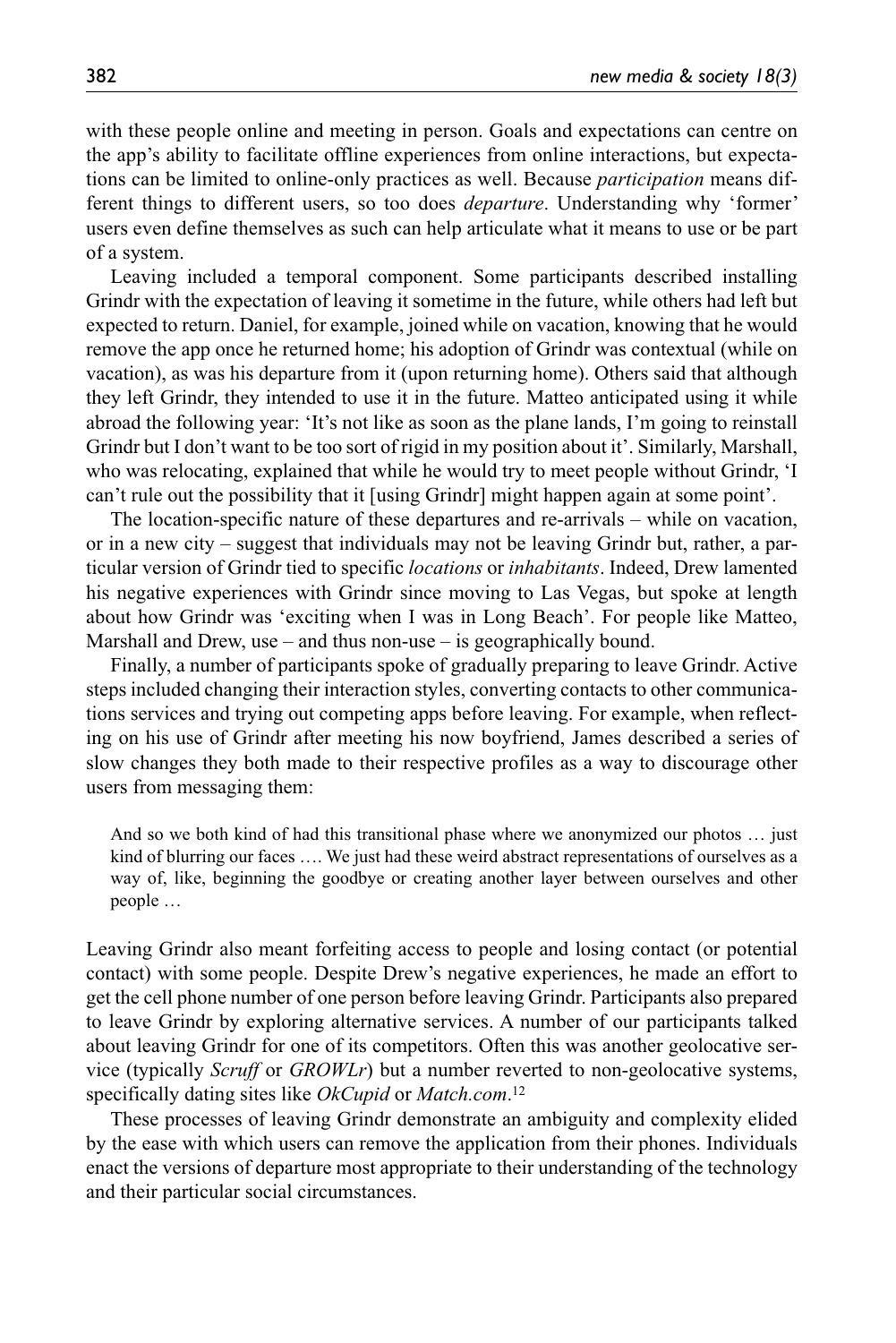# **What is the significance of leaving?**

Some participants saw little significance in leaving Grindr, saying that they had regained time and eliminated distractions. Those who had removed the app often stated that they simply had 'one less app' on their phone. Others, though, described ways in which leaving the app was more complex and meaningful, with three themes emerging. First, participants changed how they were meeting men. Second, some described self-realizations as a result of, or bound-up with, their departures. Finally, even after leaving, for some, Grindr became an object of negotiation in the context of romantic relationships.

Many participants described the effect that leaving Grindr had on meeting people for sexual encounters, dates and romantic relationships. Many, like Drew, described returning to earlier ways of meeting people 'at the bar or through my network of friends and coworkers'. Interestingly, participants were quick to frame this shift positively, reiterating what they described as Grindr's inability to facilitate appropriate connections:

People don't actually know what they want most of the time, so Grindr may be very good at getting you … outside your bounds, but then after a while you begin to understand what you do and don't want, and suddenly Grindr's very bad at helping you find that. (Jacob)

Discussions of meeting others were often in the context of reevaluating personal priorities. Many participants left Grindr because they thought it was focused on casual sex or hookups and would not result in 'meaningful connections.' Several men talked about self-realizations, personal evolutions or reexaminations of their actions and behaviours relative to a new life 'stage'. For example, for Aaron, leaving Grindr meant losing a way to find casual sex: 'If there was Grindr when I was maybe 18, I would probably have loved it, but where I am in my life at the moment, I think I've sort of grown out of constantly looking for sex'. Drew, meanwhile, elaborated a belief that hooking up was a detriment to finding what he wanted in a relationship:

My priorities changed. I thought that … my stage in life merited more than just coasting and [a] hook up ... I also began to believe ... that if you hook up initially, it puts a damper on forming a meaningful relationship.

In Aaron's and Drew's accounts, leaving Grindr was about reaching a stage in life where they felt casual sex was incommensurate with their objective of being in a relationship.

Leaving Grindr also had broader implications as it caused participants to rethink how and why they met new people. With Grindr, Matteo described feeling responsible for making connections happen:

I think what it might be is … a general sort of being okay with not feeling like I have to be actively participating in the process of meeting somebody. Just kind of like letting life happen as opposed to always feeling that I need to be making it happen in some way.

For some participants, departing from Grindr meant engaging in a form of selfdiscovery. That might mean reflecting on what they wanted from the app and the people it connected them to, or the meaning of casual sex in intimate relationships. For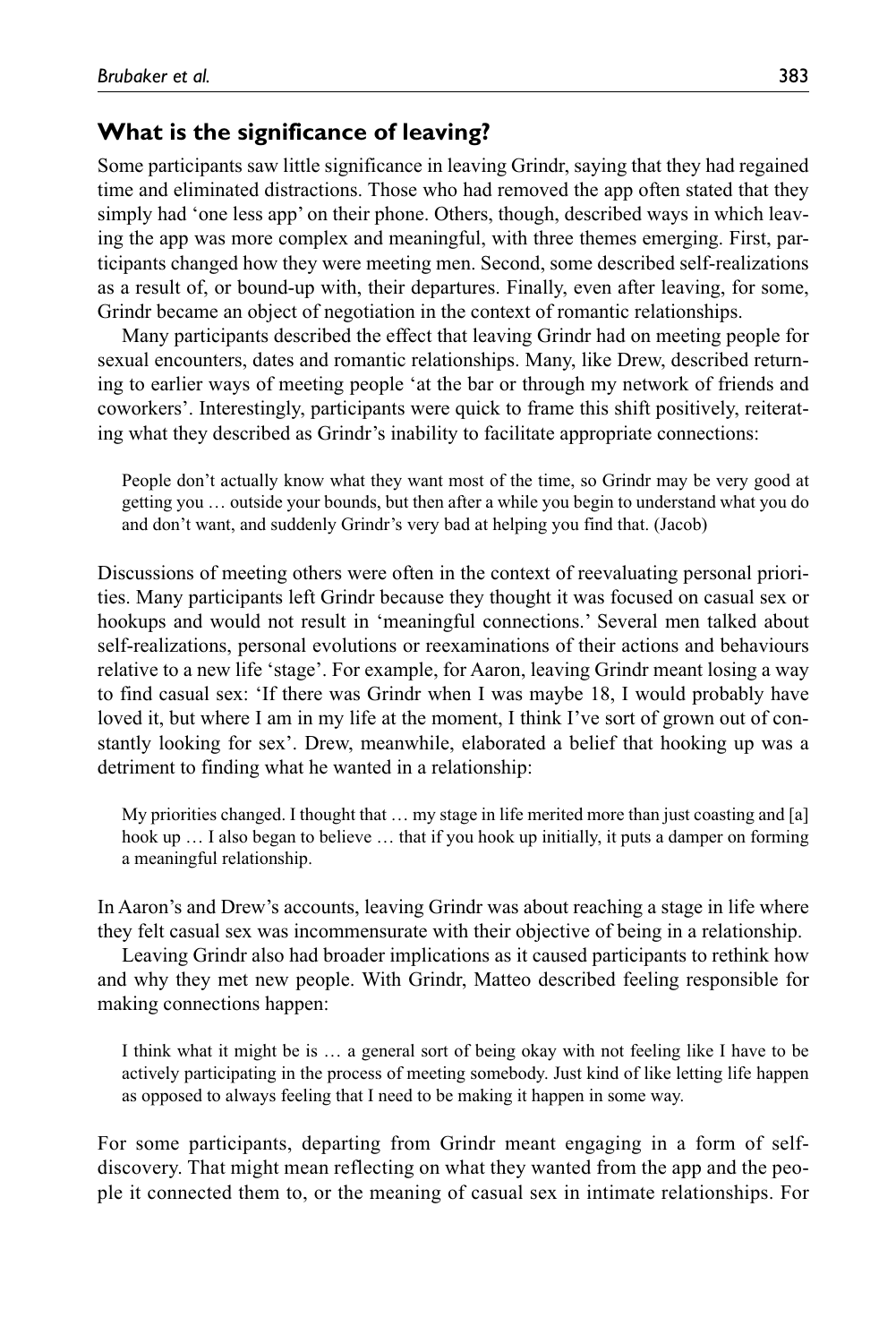others, it was about considering the responsibilities they have for creating the relationships they envision.

For participants in romantic relationships, talking with their partner about leaving Grindr was an opportunity to discuss relationship objectives and desires. Asking what Grindr meant to each other acted as a conversational prop for discovering how the relationship was perceived and what it might become:

We discussed [Grindr] pretty early on when we started dating ... We compared notes about our experiences … or why we did it at the time in our lives that we did, and basically trying to establish that now it's not something that we're using in the context of our relationship … So in a sense, having that conversation was a way to talk about exclusivity … I didn't know what he was hoping … [but] I wanted to pursue a relationship … So it was like a way to get us on the same page, I think, having that conversation about Grindr. (Aaron)

For Aaron, discussing Grindr with his romantic partner was a starting point for talking about the significance and dynamics of their relationship. They talked about what their relationship meant – or *could* mean – as they discussed how they used the system, framed previous experiences with casual sex and revealed what role, if any, Grindr had as the relationship developed. Conversely, some participants spoke of the challenges Grindr presented for their relationship. Daniel, having used Grindr briefly while on vacation, explained why he quickly deleted the app upon returning home to his boyfriend:

We don't have an open relationship ... I just didn't want him to think that I was up to, you know, something behind his back … I was concerned about overstepping the bounds of the relationship.

Simply having Grindr installed on his phone was a potential breach of the terms of his relationship. Grindr seemed to present more of a challenge if relationship boundaries had already been set. Adam, for example, recounted a confrontation he had with his boyfriend of 8 months:

So we were all up in northern California … [and] my two roommates, who are in a monogamous relationship, and have been for five or six years, they still are on it [Grindr] … And one of them got on it and saw this hot guy and showed me the picture. And I just looked at it … nothing more. But my boyfriend saw me … and got very upset. You know – essentially accusing me of Grindring. But I wasn't, I just looked at it. Just the notion that I … could even potentially be Grindring made him very upset.

Even though Adam was not actively using the system (he had no account, had not installed the app, was not messaging anyone), Grindr provided an opportunity for his boyfriend to express anxieties around commitment:

The possibility that I would be looking somewhere else, even … just for fun, bothers him … because Grindr carries with it such implications that you are, in fact, on there … for hooking up. (Adam)

It is notable that this confrontation happened in the presence of Adam's roommates – a committed, monogamous couple. When asked to contrast the tensions that Grindr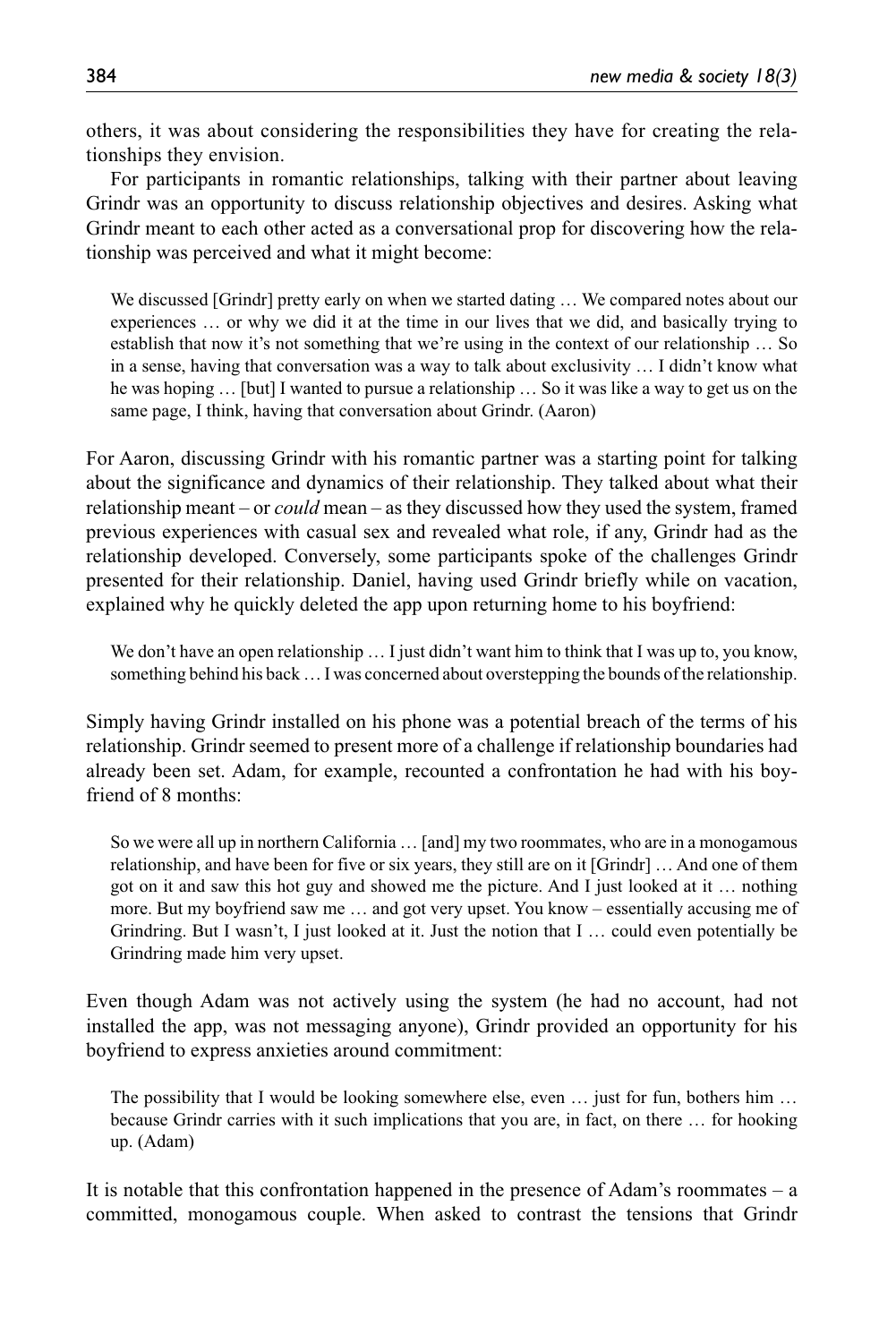produced within his relationship against that of his roommates, Adam spoke of the stability and security of his roommates' relationship:

They've been together a long time … They trust that the other person isn't going to do anything. They're in a civil union … So yeah, I think they just have that level of security and trust.

Grindr may present challenges particular to newer relationships where the terms of how people relate to each other – and others – have not yet been negotiated. Participants said that Grindr draws them into a space for meeting other men, even if that is not their intention. Encountering Grindr – having it installed on your phone, messaging other users, or simply looking at it on a friend's phone – means having a de facto encounter with a cascade of men. These encounters can raise questions about the state of a relationship, the context of a text message or the meaning of commitment. Assumptions about what it means to encounter Grindr – or encounter other people *through* Grindr – become starting points for understanding and negotiating what it means to be in a relationship.

Even when participants claimed that their use of Grindr was uneventful and their departure insignificant, leaving required participants to position themselves relative to the system's technology, people, interactions and cultural implications. Although people stop using Grindr, or remove the application, there is always a network of actors that can pull them back into a relationship with the system. In these moments, individuals must renegotiate Grindr's significance to their relationships – to the expectations and desires they have for themselves and others.

## **Tenuous departures**

Our study highlights leaving as a complex process, influenced as much by social factors as technological ones. Rather than a simple narrative or explanation for leaving Grindr, we found a wide range of meanings: from leaving a constant source of distraction, finding the app no longer welcome after starting a relationship, leaving a space that was not meeting expectations, to gradually using the app less and ultimately forgetting about it. Participants talked about Grindr use and non-use as a way of defining relationship boundaries, as a problematic vehicle of self-presentation and in terms of the 'version of themselves' that they felt Grindr's system design invoked.

Although people use and leave Grindr in a variety of ways, we observed that for all the participants leaving is a gradual process, involving both social and technical acts, and it is profoundly connected to the particularities of a specific time and place. Significantly, participants made sense of leaving Grindr in relationship to remembered and imagined understandings of the self.

Departure, then, is neither a singular moment nor a linear path. Rather, it is a process in which people execute, negotiate and undo the meaning of leaving, even while keeping open the possibility of return. Leaving can mean actively choosing not to use an app, limiting its use, changing one's expectations or gradually forgetting the application even exists. Users can often identify how and when they joined a service, but pinpointing their departure is less clear; they can feel absent from an application without making a visible exit. Jose, who still uses the application, feels that he has left because he has no intention of meeting other users in person. Elliot questioned whether he had truly left when he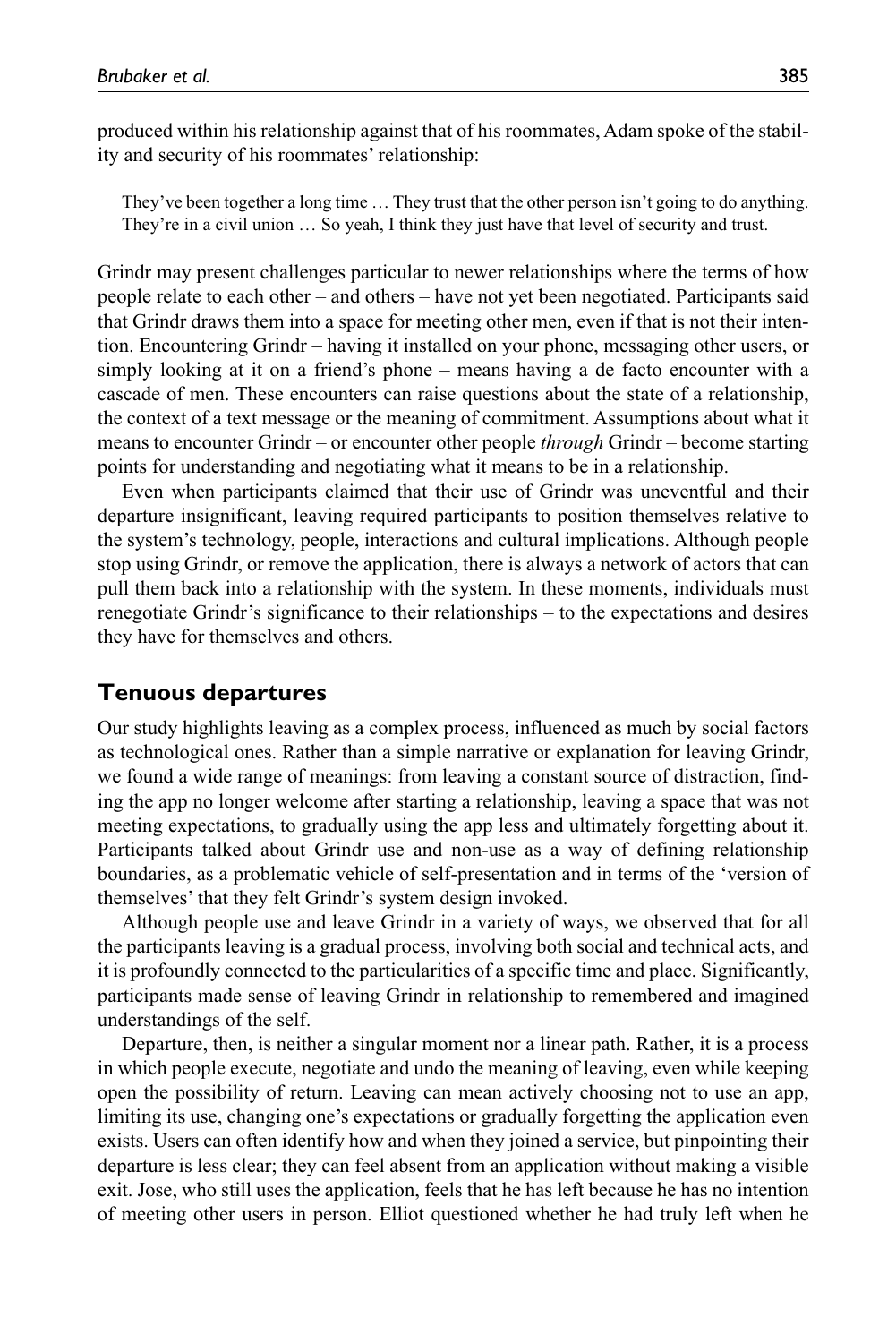found a backup of the Grindr app on his laptop. Although participants described themselves as disconnected from the app and not particularly invested in it, they had not taken visible, *technical* steps to quit. Even among those who deleted the app, only a minority tried to close their accounts or remove personal data. Because it is so easy to start using Grindr, users may not fully appreciate that it is difficult to uninstall, and thus inhabit a paradoxical position of thinking they have left while their profile – or data – continues on. Studying technological departure requires more than simply cataloguing technical actions and tracing data flows. It involves understanding a set of subtle, gradual and seemingly contradictory sociotechnical moves (and even the absence thereof) that, taken together, constitute departure.

The process of leaving is bound up with specific times and locations. Given Grindr's functionality, many of our participants talked about Grindr relative to their physical location. Users like Jared commented on the pleasure of using Grindr while travelling. Others indicated their openness to returning to the service in the future, in Marshall's case, after an upcoming move to a new city. Like Birnholtz's (2010) IM users, whose messaging practices changed as their contexts did, Grindr users understand the system differently depending on where they are, and what those physical locations mean to them. The site of departure in this study was rarely Grindr as a whole, but experiences in specific locations such as 'Grindr in Los Angeles', 'Grindr while on vacation' or 'Grindr in a new city'.

Indeed, our participants seemed to see clear connections between leaving Grindr and leaving places. Their decisions to leave were influenced by a desire *not* to be contactable in particular settings and, conversely, their potential willingness to *return* to Grindr was linked to imagined future experiences in future locations. Our findings are thus consistent with Mainwaring et al.'s (2004) finding that 'disconnectors' value a 'selective and reversible disconnection' (p. 425). Anticipation of future use suggests that research agendas around non-use may benefit from studying returns as well. Studying use and non-use in terms of cyclical adoption and departure may help us better understand broader trajectories rather than discrete periods of use or non-use.

Finally, understanding these departures involves tracing more than an app's *situated* meanings – how users interpret technological functions and attendant social relationships – but also app-related remembered and imagined versions of self. Returning to Matteo's quote from earlier – 'I left potential'. There seemed to be dimensions to leaving Grindr grounded not in rejecting an app's utility, community or representations, but in users' apprelated memories of previous self-identities and of imagined future selves. Leaving may be a moment of *inflection* that marks, and is inseparable from, personal histories and plans. Departures simultaneously draw boundaries between previous app-related decisions and experiences, and future-oriented, aspirational identities that may require rejecting or re-interpreting aspects of self-identity experienced while using the app. We can offer only preliminary empirical evidence for this aspect of leaving, but suggest it is fruitful ground for future studies of sociotechnical departure.

## **Conclusion**

Uninstalling is not leaving, and deleting is not departing. In this study of people's descriptions of how and why they left Grindr, we can see the ways in which leaving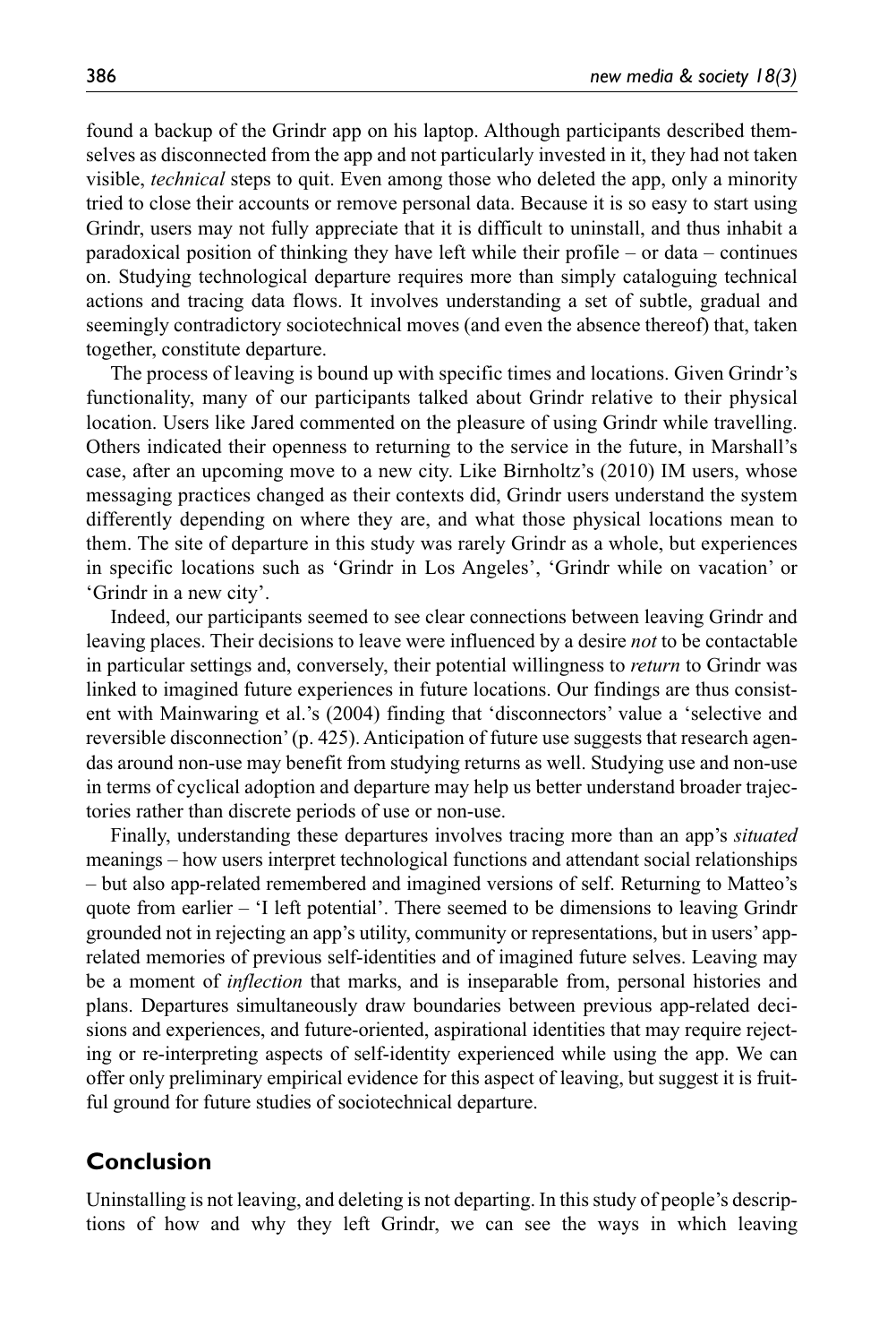encompasses a variety of social and technical moves, executed at different times and in different places, with equally diverse results.

Some participants left what they saw as a time-consuming and distracting app that objectifies men. Others left a way to meet people for relationships and/or casual sex. Still others left a broader sense of a possible future, a potential to have a relationship and fulfil a personal goal or aspiration. Some participants considered leaving to be a technical act (erroneously equating uninstalling with deleting personal data). Others made more elaborate attempts to anonymize profiles before departing (replacing personal information and images with generic data). Others emphasized the interpersonal and situational aspects of leaving (transferring contacts outside of Grindr or uninstalling once in a different location). Finally, some simply stopped using the app – equating non-use with departure.

Finally, we found that leaving Grindr was sometimes an opportunity for personal development, or doing relational work. We heard about conversations where couples explicitly discussed what *not* using Grindr meant for their relationships. And when others stopped using Grindr, they described leaving a 'version of themselves' – but one that they might resurrect or reencounter in another time and place. For them, leaving was a partial and attenuated act at best.

While we have described a range of leaving experiences and meanings, there are certainly others. We do not claim that these accounts of leaving Grindr can be applied to all mobile technologies and online communities, or even that these participants are representative of all Grindr users. The system and participants studied here are particular to the experiences of urban gay men using a specific geolocative app. Our contribution is a set of sociotechnical accounts of departure that highlight the diverse, subtle and multifaceted aspects of leaving. They suggest that an *absence* of use is just as complex and meaningful as overt and observable participation. Leaving is a personal, subjective experience that may not be a determined single decision, but a more subtle, slow and partial process. Any measure of users who are 'leaving' an application through technological acts such as deletion represents only a slice of a much broader set of practices. When studying nonuse, it is important to develop deeper theoretical understandings of the many ways people 'leave' a platform – and what personal, social and technological dimensions are embedded in our departures.

#### **Acknowledgements**

This study was conducted during Brubaker's internship with the Social Media Collective at Microsoft Research in Summer 2012.

#### **Funding**

This research received no specific grant from any funding agency in the public, commercial or not-for-profit sectors.

#### **Notes**

- 1. http://www.grindr.com
- 2. http://www.scruffapp.com/
- 3. http://www.growlrapp.com/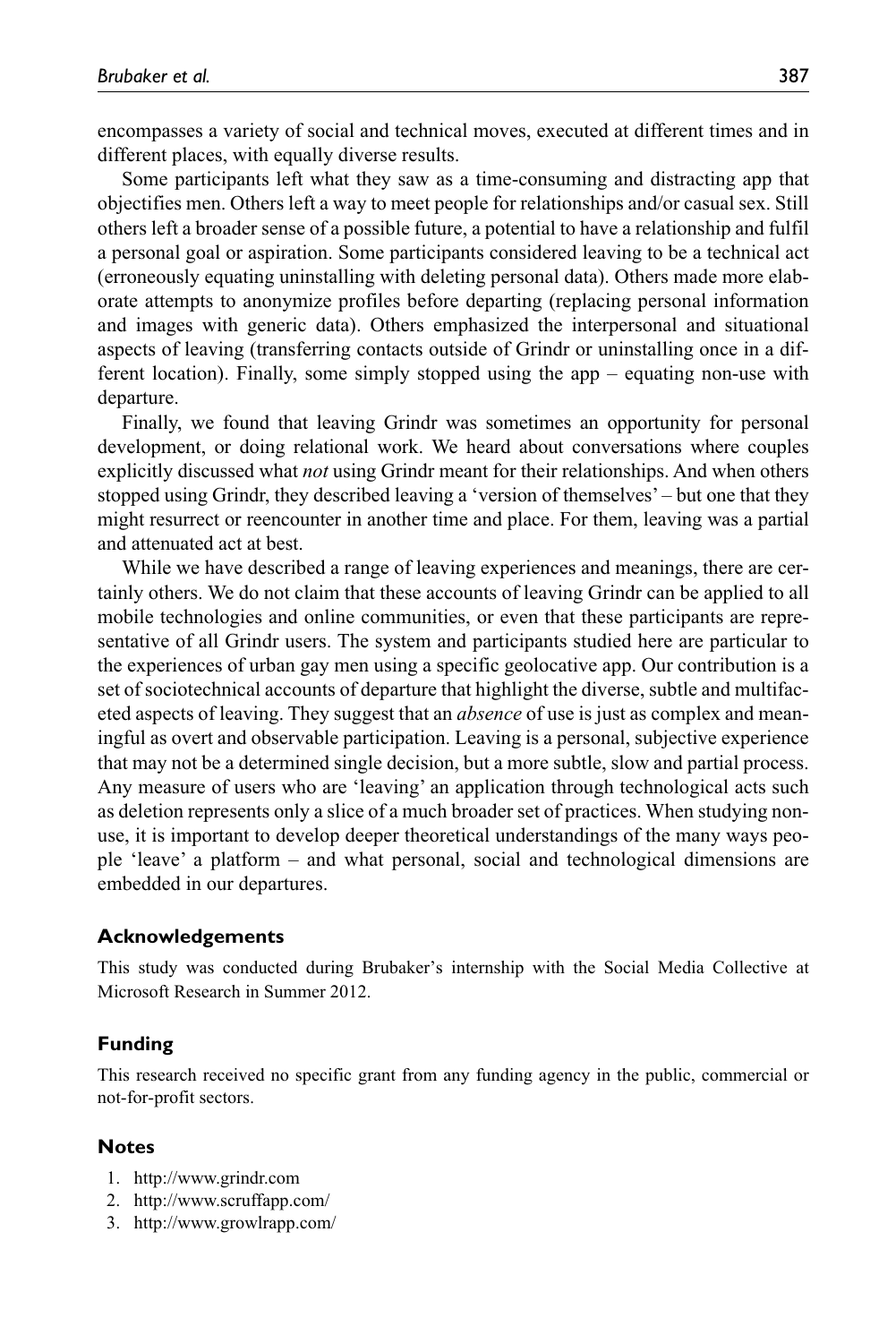- 4. http://www.manhunt.com
- 5. http://www.adam4adam.com/
- 6. Grindr operates on a 'freemium' model: Standard users are limited to 100 profiles. For a monthly fee, users can see up to 300 profiles (Grindr, 2012c).
- 7. Grindr restricts usage to those 18years old and above and prohibits pornographic profile photos. Grindr will transmit location information, but explains that users retain all ownership rights: http://grindr.com/terms-of-service.
- 8. In August 2013, Grindr started requiring users to create accounts in order to combat spam and support users with multiple mobile devices.
- 9. 'Bear' is a slang term used to describe members of a gay subculture characterized as heavyset, muscular and/or having hairy bodies and facial hair.
- 10. According to Grindr's documentation, 'It is currently not possible to delete your Grindr photo. However, you can change it to be all black: Take a picture with the camera covered, then follow the steps below to change your Grindr photo to that picture' (Grindr, 2012a).
- 11. This misconception may be the result of an iOS prompt seen when deleting an application: 'Deleting "Grindr" will also delete all of its data'. This message is meant to indicate that local data will also be deleted from the device, but may incorrectly suggest that remote accounts and data will also be deleted.
- 12. http://www.okcupid.com, http://www.match.com

#### **References**

- Adams PC and Jansson A (2012) Communication geography: a bridge between disciplines. *Communication Theory* 22(3): 299–318.
- Baumer EPS, Adams P, Khovanskaya V, et al. (2013) Limiting, leaving, and (re)lapsing: an exploration of Facebook non-use practices and experiences. In: *Proceedings of SIGCHI conference on human factors in computing systems*, Paris, 27 April–2 May, pp. 3257–3266. New York: ACM.
- Birnholtz J (2010) Adopt, adapt, abandon: understanding why some young adults start, and then stop, using instant messaging. *Computers in Human Behavior* 26(6): 1427–1433.
- Consolvo S, Smith IE, Matthews T, et al. (2005) Location disclosure to social relations: why, when, & what people want to share. In: *Proceedings of SIGCHI conference on human factors in computing systems*, Portland, OR, 2–7 April, pp. 81–90. New York: ACM.
- Corbin J and Strauss AL (2008) *Basics of Qualitative Research*. 3rd ed. Newbury Park, CA: SAGE.
- Glaser BG and Strauss AL (1967) *The Discovery of Grounded Theory: Strategies for Qualitative Research*. Chicago, IL: Aldine Publishing.
- Goetz JP and LeCompte MD (1981) Ethnographic research and the problem of data reduction. *Anthropology & Education Quarterly* 12(1): 51–70.
- Gray ML (2009) *Out in the Country: Youth, Media, and Queer Visibility in Rural America*. New York: NYU Press.
- Grindr (2012a) *Popular Photo Questions*[. Available at: https://grindr.zendesk.com/hc/en-us/](https://grindr.zendesk.com/hc/en-us/articles/200301794-Popular-Photo-Questions) articles/200301794-Popular-Photo-Questions
- Grin[dr \(2012b\) What guys are shown in my Grindr cascade? Available at: http://help.grindr.com/](http://help.grindr.com/entries/20887252-what-guys-are-shown-in-my-grindr-cascade) entries/20887252-what-guys-are-shown-in-my-grindr-cascade
- Grindr (2012c) Grindr xtra. Available at: http://grindr.com/xtra
- Grinter R and Eldridge M (2003) Wan2tlk? everyday text messaging. In: *Proceedings of SIGCHI conference on human factors in computing systems*, Fort Lauderdale, FL, 5–10 April, pp. 441–448. New York: ACM.
- Hillis K (2009) *Online a Lot of the Time: Ritual, Fetish, Sign*. Durham, NC: Duke University Press.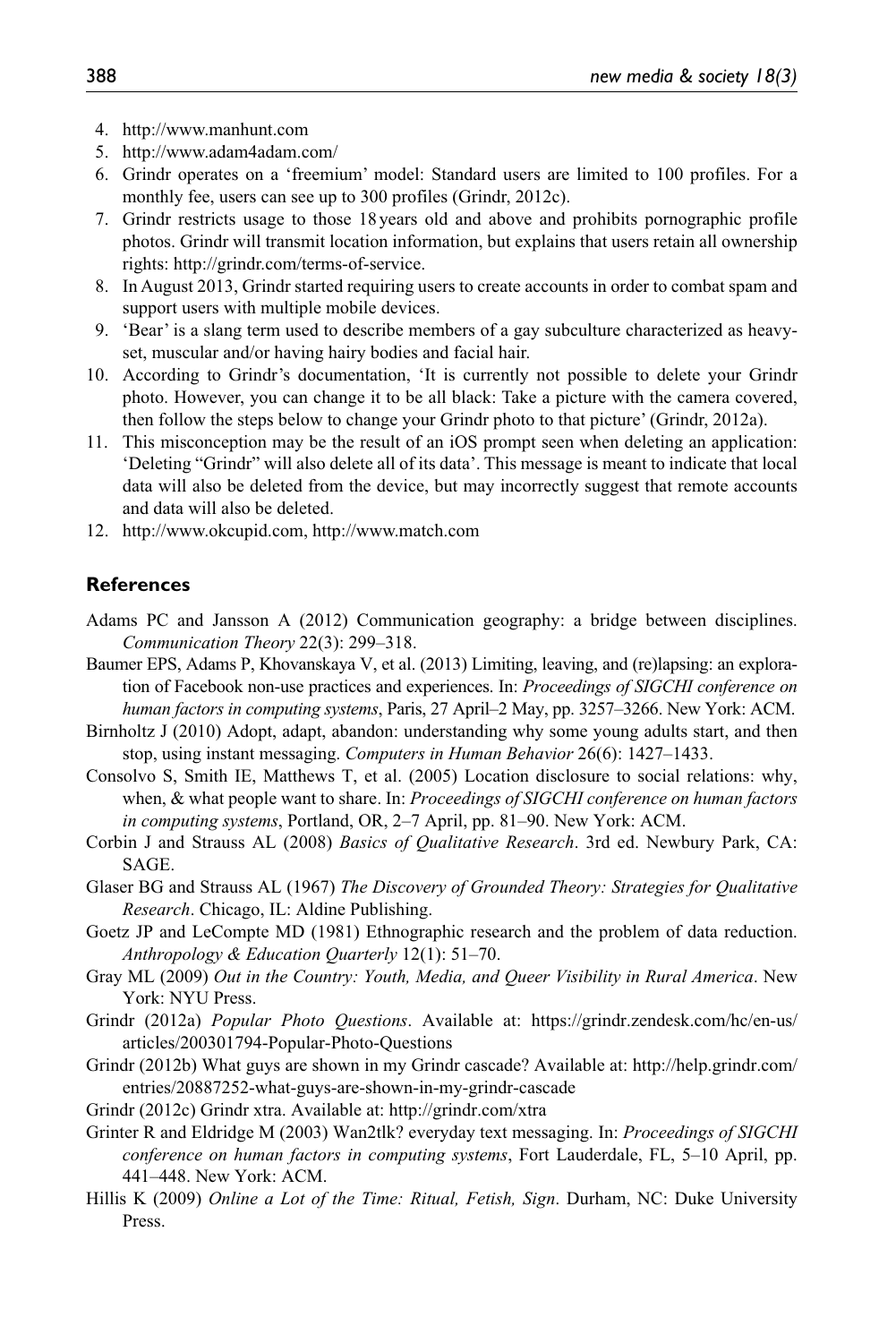- Hsieh G, Tang KP, Low WY, et al. (2007) Field deployment of IMBuddy: a study of privacy control and feedback mechanisms for contextual IM. *Springer Berlin Heidelberg, pp*. 91-108.
- Humphreys L (2010) Mobile social networks and urban public space. *New Media & Society* 12(5): 763–778.
- Iachello G and Hong J (2007) End-user privacy in human-computer interaction. *Foundations and Trends in Human-Computer Interaction* 1(1): 1–137.
- Karppi T (2011) Digital suicide and the biopolitics of leaving Facebook. *Transformations* 20. Available at: http://www.transformationsjournal.org/journal/issue\_20/article\_02.shtml (accessed 28 July 2012).
- Kitchin R and Dodge M (2011) *Code/Space: Software and Everyday Life*. Cambridge, MA: The MIT Press.
- Lindqvist J, Cranshaw J, Wiese J, et al. (2011) I'm the mayor of my house. In: *Proceedings of SIGCHI conference on human factors in computing systems*, Vancouver, BC, Canada, 7–12 May, pp. 2409–2418. New York: ACM.
- Mainwaring SD, Chang MF and Anderson K (2004) Infrastructures and their discontents: implications for Ubicomp. In UbiComp 2004: Ubiquitous Computing, Springer Berlin Heidelberg, pp. 418-432.
- Marwick A (2011) 'If You Don't Like It, Don't Use It. It's That Simple'. ORLY? In: Social media collective research blog. Available at: http://socialmediacollective.org/2011/08/11/if-youdont-like-it-dont-use-it-its-that-simple-orly/ (accessed 28 July 2012).
- Meeker M (2006) *Contacts Desired: Gay and Lesbian Communications and Community, 1940s–1970s*. Chicago, IL: The University of Chicago Press.
- Mitchell WJ (2003) *Me++: The cyborg self and the networked city*. Cambridge, MA: The MIT Press.
- Mowlabocus S (2010) *Gaydar Culture: Gay Men, Technology and Embodiment in the Digital Age*. Ashgate.
- Portwood-Stacer L (2013) Media refusal and conspicuous non-consumption: the performative and political dimensions of Facebook abstention. *New Media & Society* 15(7): 1041–1057.
- Reagle J (2012) *410 gone Infocide in Open Content Communities*. In F. Attwod (ed.), *Selected papers of internet research AoIR13*. Presented at the AoIR13, Association of Internet [Researchers. \(Acceptance rate 46% of 371.\) Retrieved from http://spir.aoir.org/index.php/](http://spir.aoir.org/index.php/spir/article/view/5) spir/article/view/5
- Rosen Z (2010) Interviews: the Fathr of Grindr, Joel Simkhai. *The New Gay*. Available at: http:// thenewgay.net/2010/02/the-fathr-of-grindr-joel-simkhai.html (accessed 18 June 2012).
- Satchell C and Dourish P (2009) Beyond the user: use and non-use in HCI. *Human-Computer Interaction* 366: 9–16.
- Schwartz R (2011) Out of the grind? Grindr and teen queer identity work in rural US. Paper presented at the American Anthropological Association Invited Session, Montréal, QC, Canada, 17 November.
- Sutko DM and de Souza e Silva A (2011) Location-aware mobile media and urban sociability. *New Media & Society* 13(5): 807–823.
- Tinkcom M (2011) 'You've got to get on to get off': shortbus and the circuits of the erotic. *South Atlantic Quarterly* 110(3): 693–713.
- Tuan YF (1977) *Space and Place: The Perspective of Experience*. Minneapolis, MN: University of Minnesota Press.
- Wyatt S (1999) They came, they surfed, they went back to the beach: why some people stop using the Internet. In: *Prepared for the Society for Social Studies of Science annual meeting*. Available at: http://virtualsociety.sbs.ox.ac.uk/reports/surf.htm